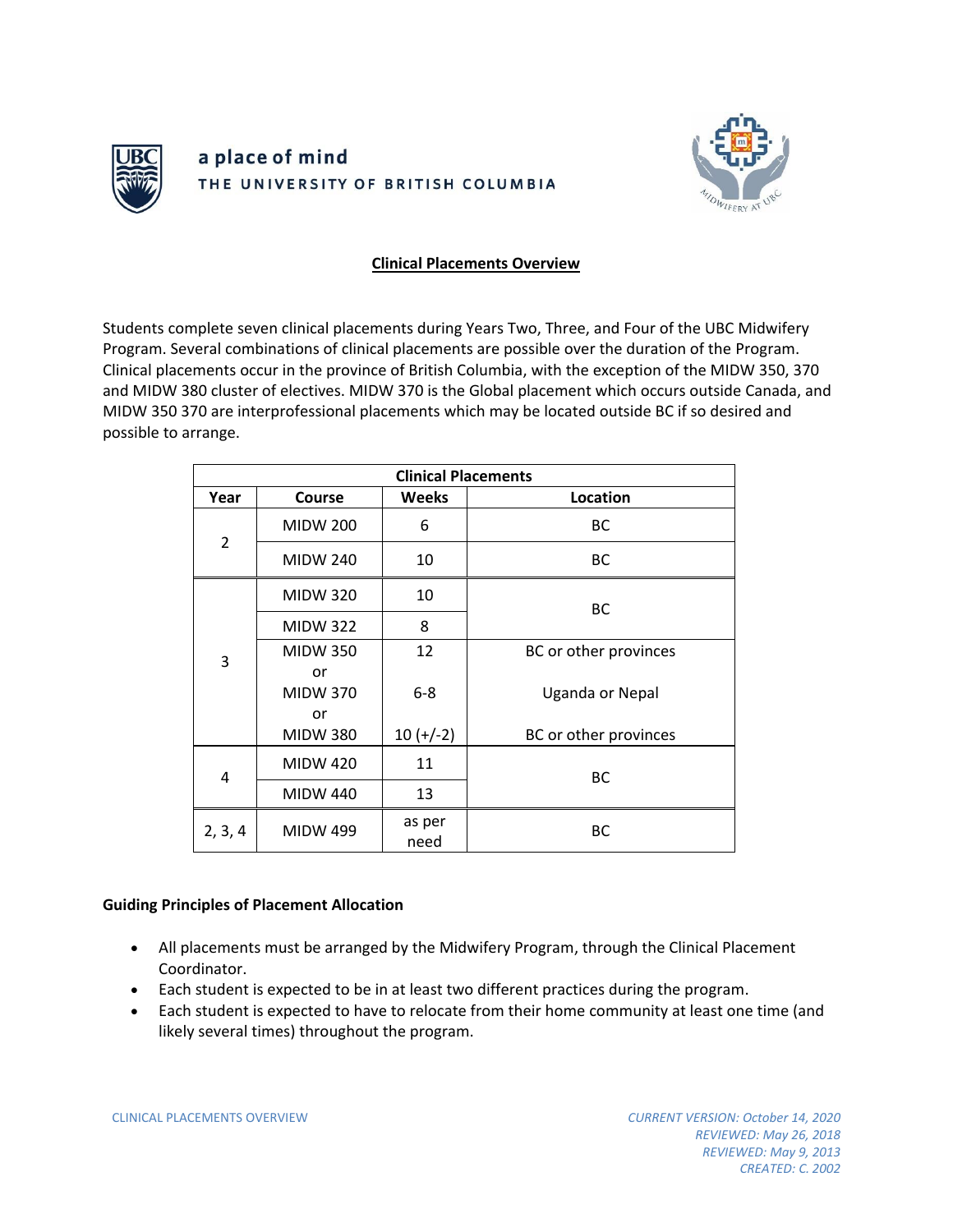- All changes to placements, including changes in dates and primary preceptors, must be approved by the Course Lead. Significant changes must be made in consultation with the Midwifery Student Support Committee.
- The program is not able to guarantee that any placements will be available in student's preferred communities.

For further details, please see th[e Clinical Placement Allocation Procedure.](https://med-fom-midwifery.sites.olt.ubc.ca/files/2021/02/Clinical-Placement-Allocation-Procedure.pdf)